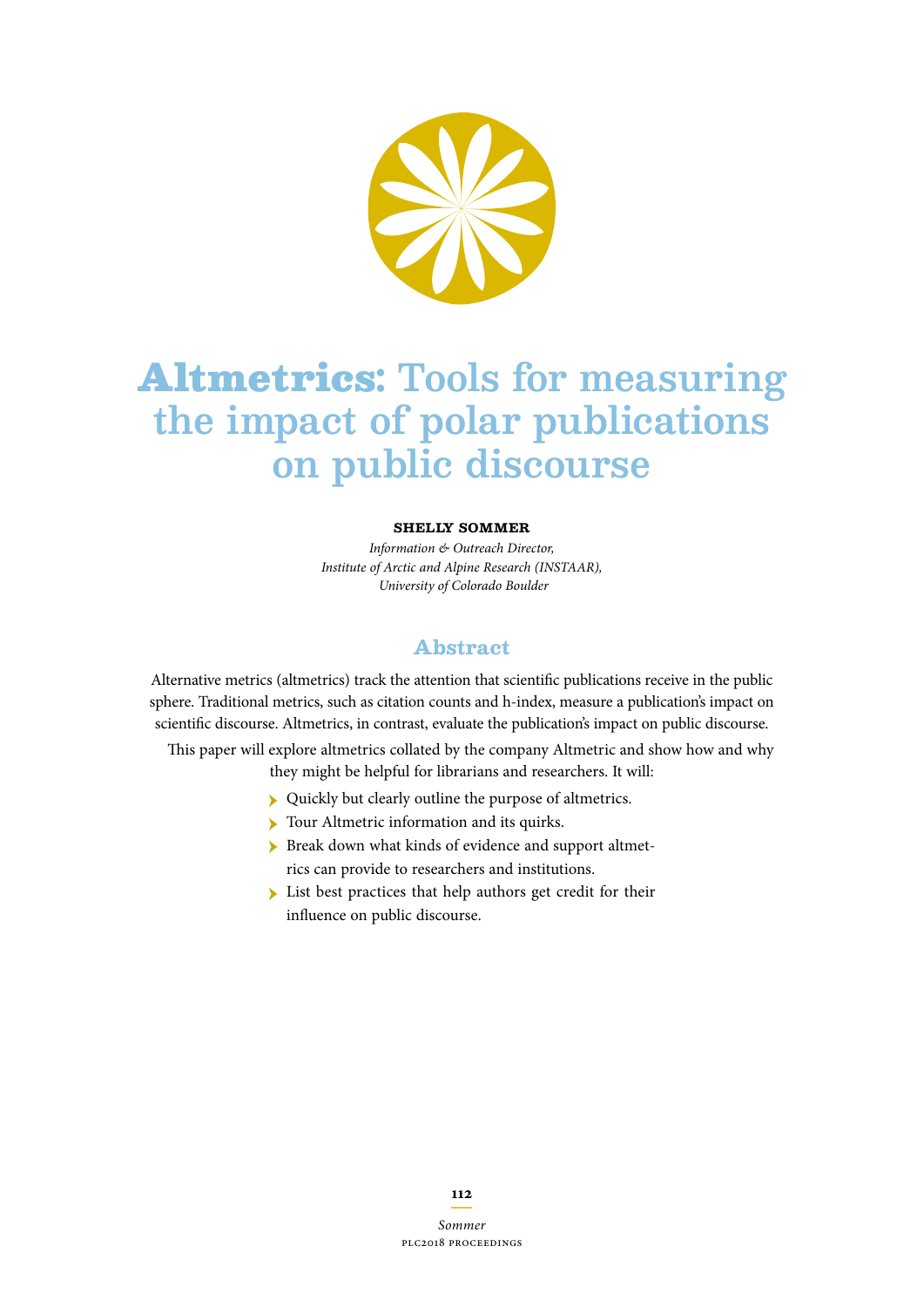I would like to share a little about Altmetric, which is rapidly becoming one of my favorite analytical tools for measuring the impact of my institute's scholarly publications. Altmetric has become a hot topic with some of my library colleagues who specialize in scholarly communications. If you've looked at an online article and seen a small multicolored bar or wheel, you may have come across Altmetric scores as well. But what do they mean, practically, for our work as librarians? Do they have anything to offer us or our researchers that we couldn't get before? I hope to convince you that Altmetric can be a handy item in our toolkits and a useful conversation starter with our library patrons.

## **What is it?**

Many of us are familiar with the metrics that measure the scholarly impact of scientifc papers, such as number of citations, h-index, or an author's impact factor. These measure a paper's impact on scientific discourse. Altmetric, on the other hand, measures a paper's impact on public discourse.

Alternative metrics in general track information about the public attention that research outputs, like scientifc papers, books, or datasets, receive online. Altmetric (with a capital A) is an online product, developed by the company of the same name, that measures and delivers article-level metrics across many platforms.

Almetric information can tell the story of how people are engaging with the article outside citations. And they can help people get credit for influencing public conversations and knowledge. They do this by monitoring the attention given to the article in sources like:

- $\blacktriangleright$  social media channels
- **Individual media from around the world (news stories)**
- research blogs
- $\blacktriangleright$ policy documents
- $\blacktriangleright$  Wikipedia
- $\blacktriangleright$  patents
- $\blacktriangleright$  sites running Stack Exchange
- ӹ downloads to online reference managers like Mendeley and CiteULike

Altmetric scores are a counterpart to more traditional citation-based metrics, flling in the picture of public attention to research. It is not a substitute for citation-based metrics, but an extension, showing a more inclusive and pluralistic picture of impact.

Almetric scores are popping up in lots of places: on publishers' websites alongside each article; in discovery platforms like Primo and Summon; and in institutional research monitoring systems like Symplectic Elements. You can also install a bookmarklet on your web browser that will show Altmetric information for any paper or other output with a doi.

Altmetric information has a number of aspects that are useful to understand:

Attention can be positive or negative. Mentions of a research paper might extol the results or excoriate the author; the Altmetric score does not diferentiate between the two.

There can be changes in social media channel coverage. For instance, Pinterest and LinkedIn recently changed their APIs in a way that means Altmetric can no longer track mentions of research there.

Altmetric information is not comprehensive. Altmetric tracks mentions of links and DOIs in a sophisticated way, but they cannot correctly interpret every online mention. For instance, a tweet that doesn't include a link to the paper, DOI, or a news story about the paper may not be counted toward the paper's Altmetric score.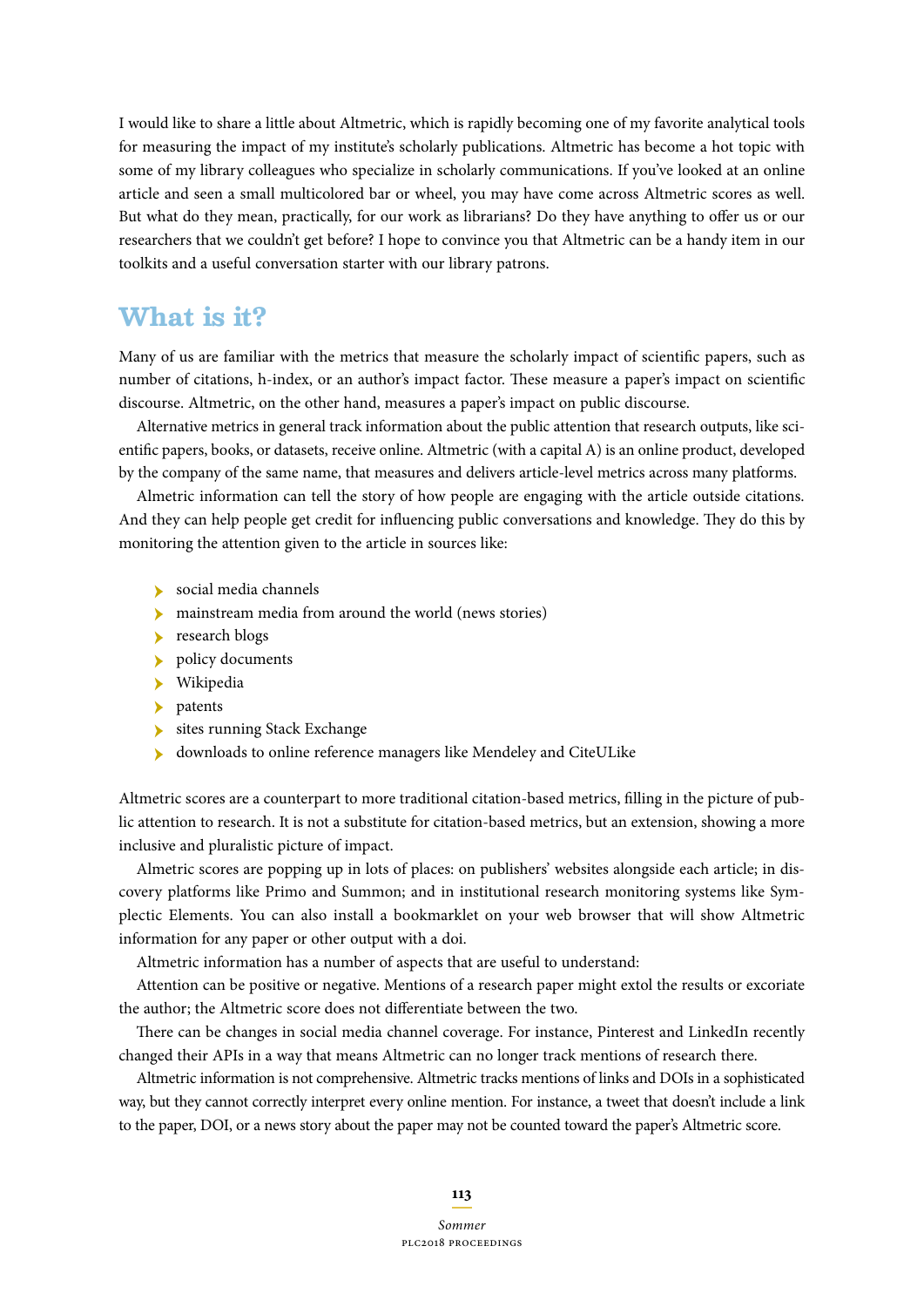In addition, Altmetric continues to add sources such as new channels and policy documents. But curation takes time, so there are always sources that aren't included even though they may ft Altmetric's profle of a legitimate source.

A quirk of Altmetric scores is that two research outputs can receive the same numerical score, even if the quality of the attention they receive is quite diferent. Altmetric assigns diferent sources of attention different weights. For example, a news story counts more than a tweet. That means one research output can receive a lot of attention on social media, and another can make it into newspapers across a continent, and they'll both wind up with the same numerical Altmetric score. Altmetric gives a visual indicator of where attention is coming from using the colors on its wheel: all aqua means you're looking at a lot of social media, while a mix of colors may mean some pickup in news, social media, and perhaps a policy document or Wikipedia article. I see this as a positive attribute of Altmetric scores, since it gives both a reasonably balanced way to compare public attention and encourages you to delve into the story behind the metrics and why they look like they do.

Research outputs tend to rack up most of their Altmetric scores fairly quickly, as most news and social media coverage happens shortly after publication. There can be a long tail, however, if papers become relevant to new conversations, or as they are added to diferent sources like policy documents or online discussions.

### **Why use it?**

There are several reasons why researchers and librarians might want to use Altmetric scores to discover and report their infuence on public discourse.

Researchers can demonstrate the early impact of a paper, before it has time to garner citations. Some research has been conducted that links more public attention to higher citation counts later, though that link is as yet somewhat tenuous. However, one can use Altmetric to fnd success stories about a researcher's recent work that they can share with their departments and prospective students, report to their grant funders, or add to their CVs. The actual number of the Altmetric score may not be that telling, but being able to say where the research is having an impact, or that it is top ranked in some way, can be.

Researchers can share their impact on public discourse during performance and tenure reviews. Public engagement is still an undervalued part of an academic career, at least in the United States. Including information from Altmetric can help fll in the performance picture for a publicly engaged scholar.

Researchers can use Altmetric information in their grant applications and reports to funders. Being able to report to a funder that work that came out of a grant is top ranked in some way can be more powerful than simply recording the fact of publication, especially before citations have time to accrue.

Librarians may have a somewhat diferent perspective. In a scholarly communications context, they might include information about Altmetrics alongside other bibliometric indicators in their conversations, workshops, and other communications. If you already provide bibliometrics reports or advice to your researchers, it may be useful to add Altmetric to the mix to show a broader view of attention. Altmetric can also be something you include when you teach researchers good information skills.

I have shared information about Altmetrics in a variety of contexts, from a workshop for early-career scientists to casual conversations in the hallway. Several times I have dug into a researcher's Altmetric information when they publish a paper that gets some news coverage. If I see an interesting pattern, I pass it along to the researcher with some supporting evidence. This is usually interesting to the researcher, but it also creates teachable moments in which I can encourage positive behavior: perhaps letting me know about their papers coming out in advance, or taking photos in the feld that I can use in social media, or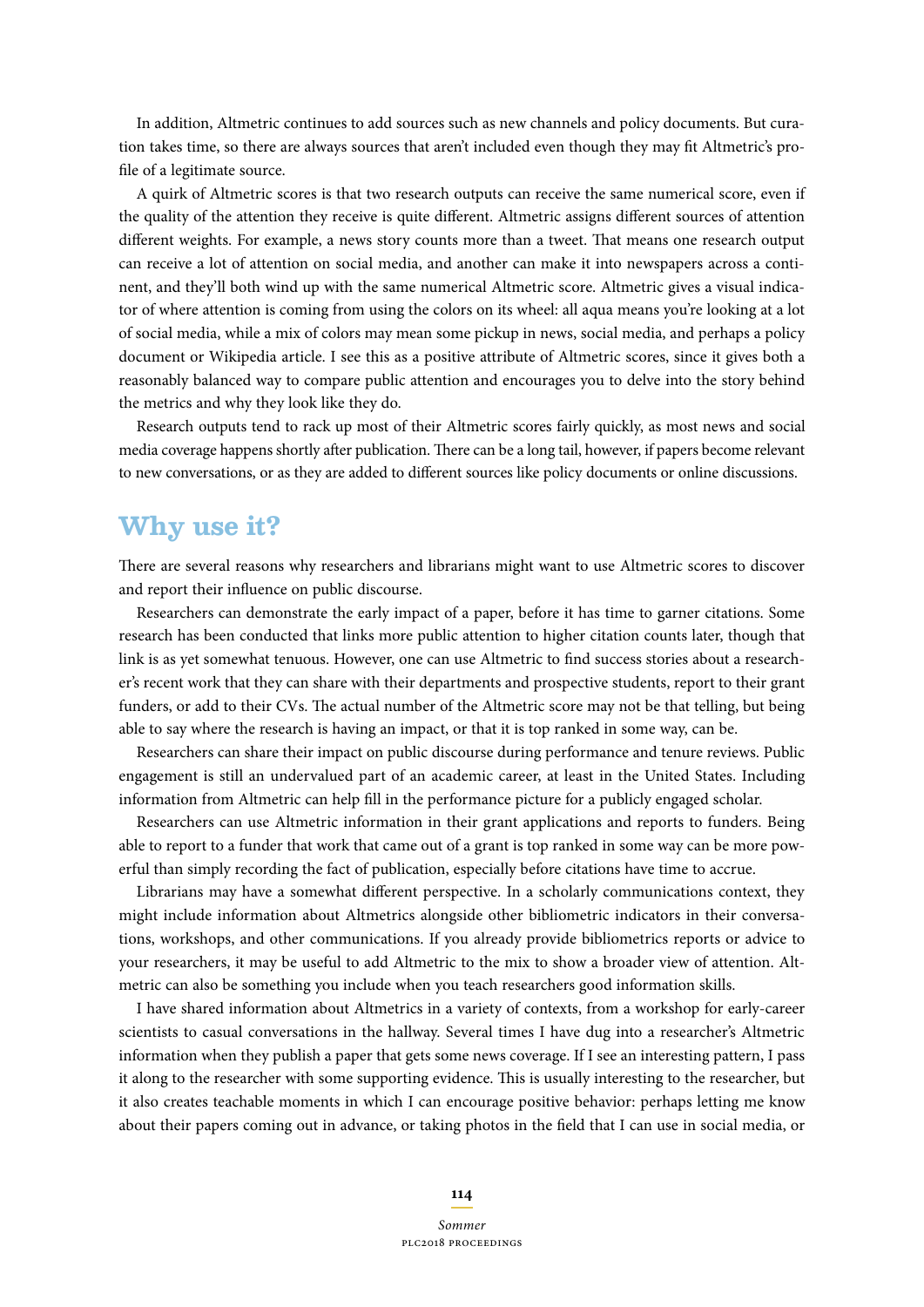publishing in open access sources. My job involves being a communicator as well as a librarian, so you may have diferent kinds of conversations; just know that Altmetric information can work as a lever to get your researchers to pay attention to what you're telling them and perhaps encourage desired behavior.

These conversations with researchers have also had some knock-on effects. Because they open up topics that may be a bit outside what researchers are used to thinking of as my skill set, they encourage researchers to come back to me with wider, more strategic questions. They tend to talk with me more often afterwards, about more meaningful subjects. So Altmetric is a tool I use to build a better network at my institution.

More broadly, Altmetric information can be used to encourage researchers to adopt open practices, make their research data available, and consider publishing in open-access journals. If you already talk with your researchers about these topics, you might explain the opportunities for tracking attention using Altmetrics, and the links between open-access data and publications with increased attention and higher Altmetric scores.

Altmetric can also be a tool you use to help your researchers "get" social media. When they see how public attention to their most recent paper is driven by tweets and other social media mentions, they see exactly how social media can be important to how their work reaches the public. They may never tweet or blog, but they may give me content for my institute's channels. More importantly, they may be more understanding and supportive of their students who do choose to use social media.

Last but perhaps not least, Altmetric may be a tool that helps us contribute to performance and tenure review reform. Because publicly engaged scholarship is rarely rewarded in the review process at American universities in general, and at my University in particular, there is a disconnect between our reward system for faculty and our moral imperative as a public university. Making some kinds of public engagement and attention a little more measureable can be a way to wedge open the defnitions of what counts as a scholarly product and who counts as a peer.

Altmetric has recently developed a product Explorer for Institutions. Tis paid service lets institutions look at aggregate data for their publications and for the entire universe of publications measured using Altmetric. I won't go into detail about Altmetric Explorer, since it is not a free tool. But I did fnd it quite useful for helping my director and dean argue for more resources for our research area, which is getting a very large share of the public attention given to our university. If your entity has a subscription, and if you are called on to analyze the performance of your institute, university, or individual researchers, Altmetric Explorer is well worth looking into.

## **Best practices**

There are a few simple practices that may help your researchers improve their Altmetric scores. They will not magically turn an uninteresting paper into a social media superstar. But practiced consistently, they can help researchers connect their work with people outside the academy. Conveniently, these are all just good communications practices that many of us try to instill in our researchers and students anyway. I usually include these suggestions:

*Talk to your communicator* before a paper comes out to decide if your work can best be shared through a news release, social media posts, or other channels. If you can write a brief lay summary of your work that highlights why it's important or interesting, bring it along. A sentence or two can really help.